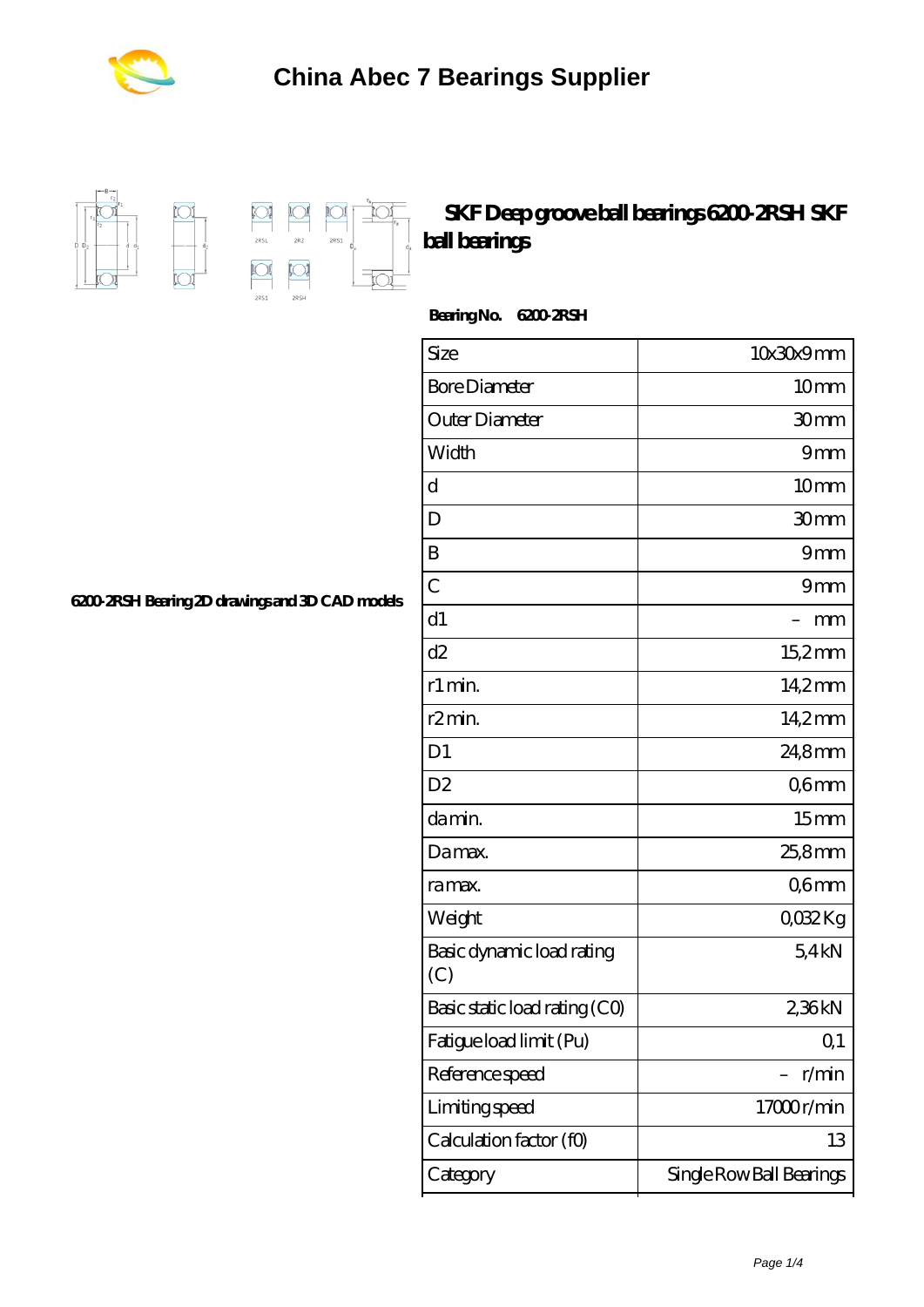

| Inventory                          | 0 <sup>0</sup>                                                                                                                                                                                                                  |
|------------------------------------|---------------------------------------------------------------------------------------------------------------------------------------------------------------------------------------------------------------------------------|
| Manufacturer Name                  | <b>SKF</b>                                                                                                                                                                                                                      |
| Minimum Buy Quantity               | N/A                                                                                                                                                                                                                             |
| Weight / Kilogram                  | 0035                                                                                                                                                                                                                            |
| Product Group                      | <b>BOO308</b>                                                                                                                                                                                                                   |
| Enclosure                          | 2 Seals                                                                                                                                                                                                                         |
| Precision Class                    | ABEC 1   ISO PO                                                                                                                                                                                                                 |
| Maximum Capacity / Filling<br>Slot | No                                                                                                                                                                                                                              |
| Rolling Element                    | <b>Ball Bearing</b>                                                                                                                                                                                                             |
| Snap Ring                          | No                                                                                                                                                                                                                              |
| <b>Internal Special Features</b>   | No                                                                                                                                                                                                                              |
| Cage Material                      | Steel                                                                                                                                                                                                                           |
| Enclosure Type                     | Contact Seal                                                                                                                                                                                                                    |
| Internal Clearance                 | CO-Medium                                                                                                                                                                                                                       |
| Inch - Metric                      | Metric                                                                                                                                                                                                                          |
| Long Description                   | 10MM Bore; 30MM<br>Outside Diameter; 9MM<br>Outer Race Width; 2 Seals;<br>Ball Bearing, ABEC 1   ISO<br>PQ No Filling Slot; No Snap<br>Ring, No Internal Special<br>Features; CO Medium<br>Internal Clearance; Steel<br>Cage; C |
| <b>Other Features</b>              | Deep Groove   NBR Seal                                                                                                                                                                                                          |
| Category                           | Single Row Ball Bearing                                                                                                                                                                                                         |
| <b>UNSPSC</b>                      | 31171504                                                                                                                                                                                                                        |
| Harmonized Tariff Code             | 8482105068                                                                                                                                                                                                                      |
| Noun                               | Bearing                                                                                                                                                                                                                         |
| Keyword String                     | Ball                                                                                                                                                                                                                            |
| Manufacturer URL                   | http://www.skf.com                                                                                                                                                                                                              |
| Manufacturer Item Number           | 6200 2RSH                                                                                                                                                                                                                       |
| Weight/LBS                         | 006834                                                                                                                                                                                                                          |
| Bore                               | 0.394 Inch   10 Millimeter                                                                                                                                                                                                      |
|                                    |                                                                                                                                                                                                                                 |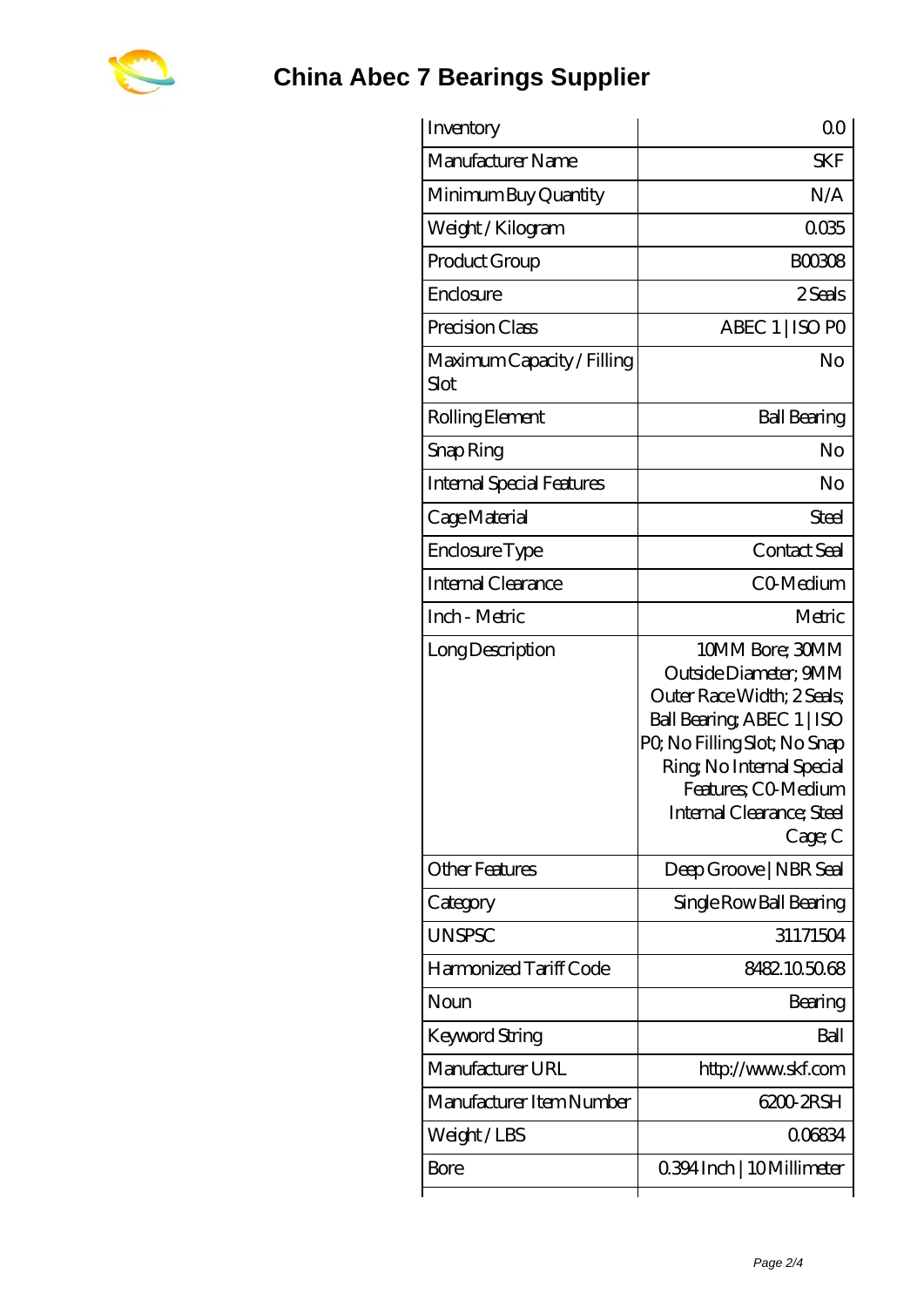

## **[China Abec 7 Bearings Supplier](https://biltfonts.com)**

| Outside Diameter                | 1.181 Inch   30Millimeter |
|---------------------------------|---------------------------|
| Inner Race Width                | OInch   OMillimeter       |
| Outer Race Width                | 0.354 Inch   9 Millimeter |
| bore diameter:                  | 10mm                      |
| static load capacity.           | 236kN                     |
| outside diameter:               | 30mm                      |
| precision rating                | Not Rated                 |
| overall width:                  | 9mm                       |
| finish/coating                  | Uncoated                  |
| bore type:                      | Round                     |
| cage material:                  | Steel                     |
| closure type:                   | Double Sealed             |
| outer ring width:               | 9mm                       |
| rowtype & fill slot:            | Single Row Non-Fill Slot  |
| fillet radius                   | 06 <sub>mm</sub>          |
| internal clearance:             | CO                        |
| maximum rpm:                    | 17000RPM                  |
| operating temperature<br>range: | $-40$ to $+210^{\circ}$ F |
| series                          | 62                        |
| dynamic load capacity:          | 54kN                      |
| $d_2$                           | 15.07 mm                  |
| $D_2$                           | 24.72mm                   |
| $d_a$ min.                      | 14.2mm                    |
| $d_a$ max.                      | 15 <sub>mm</sub>          |
| $D_a$ max.                      | $258$ mm                  |
| $r_a$ max.                      | 06 <sub>mm</sub>          |
| Basic dynamic load rating C     | 54kN                      |
| Basic static load rating $C_0$  | 236kN                     |
| Fatigue load limit $P_{\rm u}$  | 01kN                      |
| Calculation factor $k_r$        | 0025                      |
| Calculation factor $f_0$        | 13                        |
| Mass bearing                    | 0032kg                    |